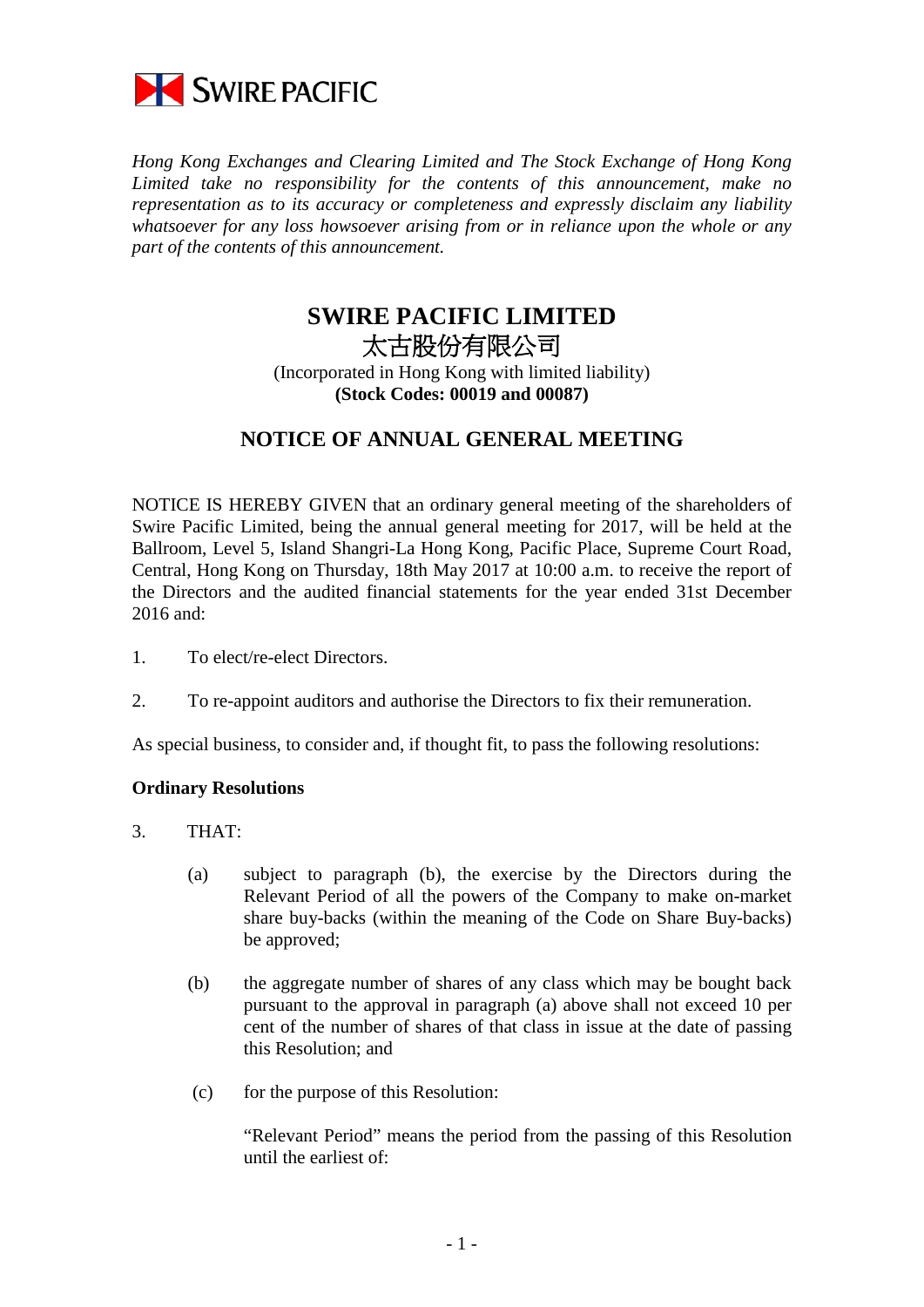

- (i) the conclusion of the next annual general meeting of the Company;
- (ii) the expiration of the period within which the next annual general meeting of the Company is required by law to be held; and
- (iii) the revocation or variation of the authority given under this Resolution by ordinary resolution of the shareholders in general meeting; and

references to "shares" include securities which carry a right to subscribe for or purchase shares.

- 4. THAT:
	- (a) subject to paragraph (b), the exercise by the Directors during the Relevant Period of all the powers of the Company to allot, issue and deal with additional shares and to make or grant offers, agreements and options which will or might require the exercise of such powers during or after the end of the Relevant Period be approved;
	- (b) the aggregate number of shares of any class allotted or agreed conditionally or unconditionally to be allotted (whether pursuant to an option or otherwise) by the Directors pursuant to the approval in paragraph (a), otherwise than pursuant to (i) a Rights Issue or (ii) any scrip dividend or similar arrangement providing for the allotment of shares in lieu of the whole or part of a dividend on shares, shall not exceed 20 per cent of the number of shares of that class in issue at the date of passing this Resolution provided that the aggregate number of shares of any class so allotted (or so agreed conditionally or unconditionally to be allotted) pursuant to this Resolution wholly for cash shall not exceed 5 per cent of the number of shares of that class in issue at the date of passing this Resolution; and
	- (c) for the purpose of this Resolution:

"Relevant Period" means the period from the passing of this Resolution until the earliest of:

- (i) the conclusion of the next annual general meeting of the Company;
- (ii) the expiration of the period within which the next annual general meeting of the Company is required by law to be held; and
- (iii) the revocation or variation of the authority given under this Resolution by ordinary resolution of the shareholders in general meeting; and